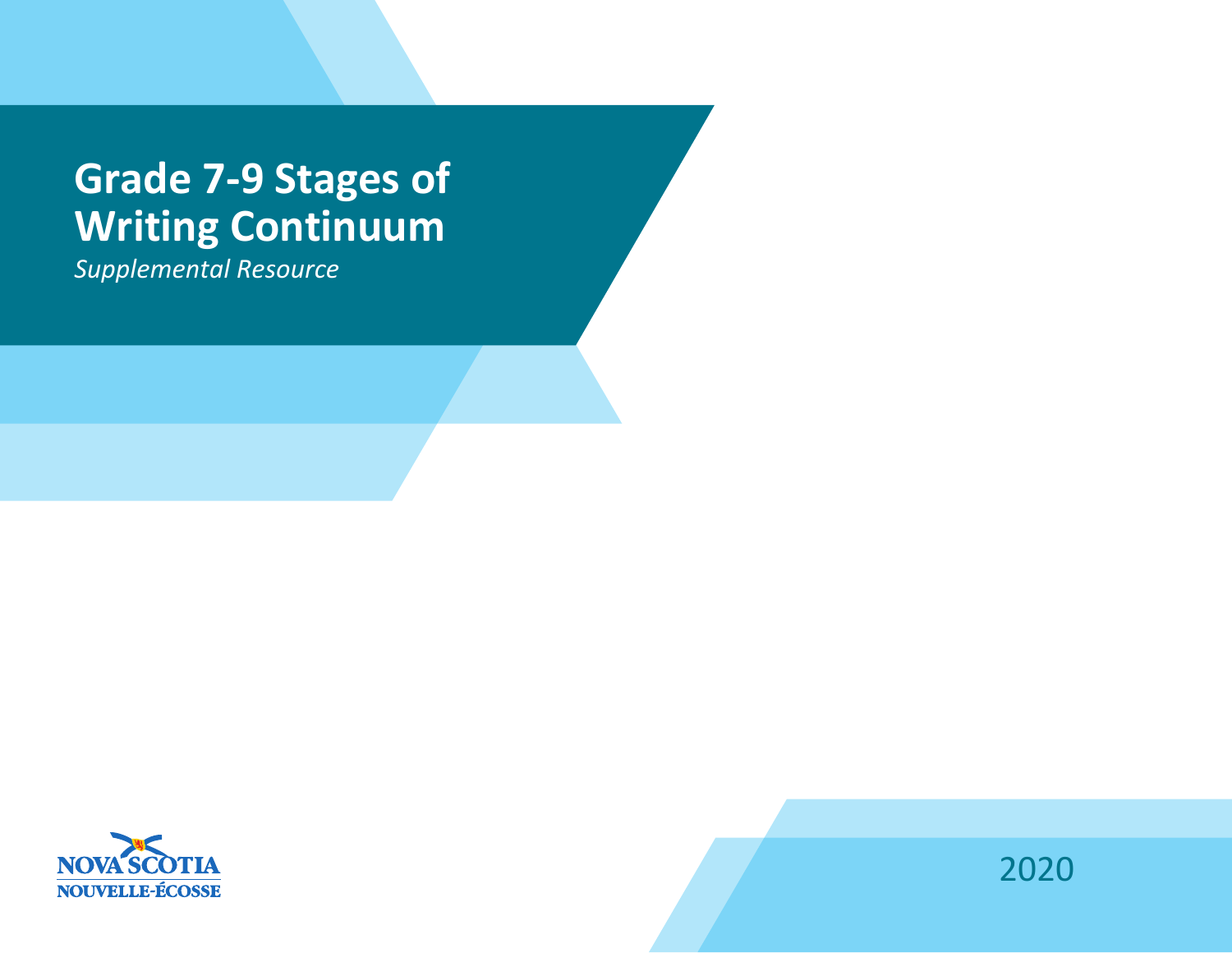### Website References

Website references contained within this document are provided solely as a convenience and do not constitute an endorsement by the Department of Education of the content, policies, or products of the referenced website. The department does not control the referenced websites and subsequent links, and is not responsible for the accuracy, legality, or content of those websites. Referenced website content may change without notice.

Regional Education Centres and educators are required under the Department's Public School Programs Network Access and Use Policy to preview and evaluate sites before recommending them for student use. If an outdated or inappropriate site is found, please report it to <curriculum@novascotia.ca>.

© Crown copyright, Province of Nova Scotia, 2020 Prepared by the Department of Education and Early Childhood Development

This is the most recent version of the current curriculum materials as used by teachers in Nova Scotia.

The contents of this publication may be reproduced in part provided the intended use is for non-commercial purposes and full acknowledgment is given to the Nova Scotia Department of Education.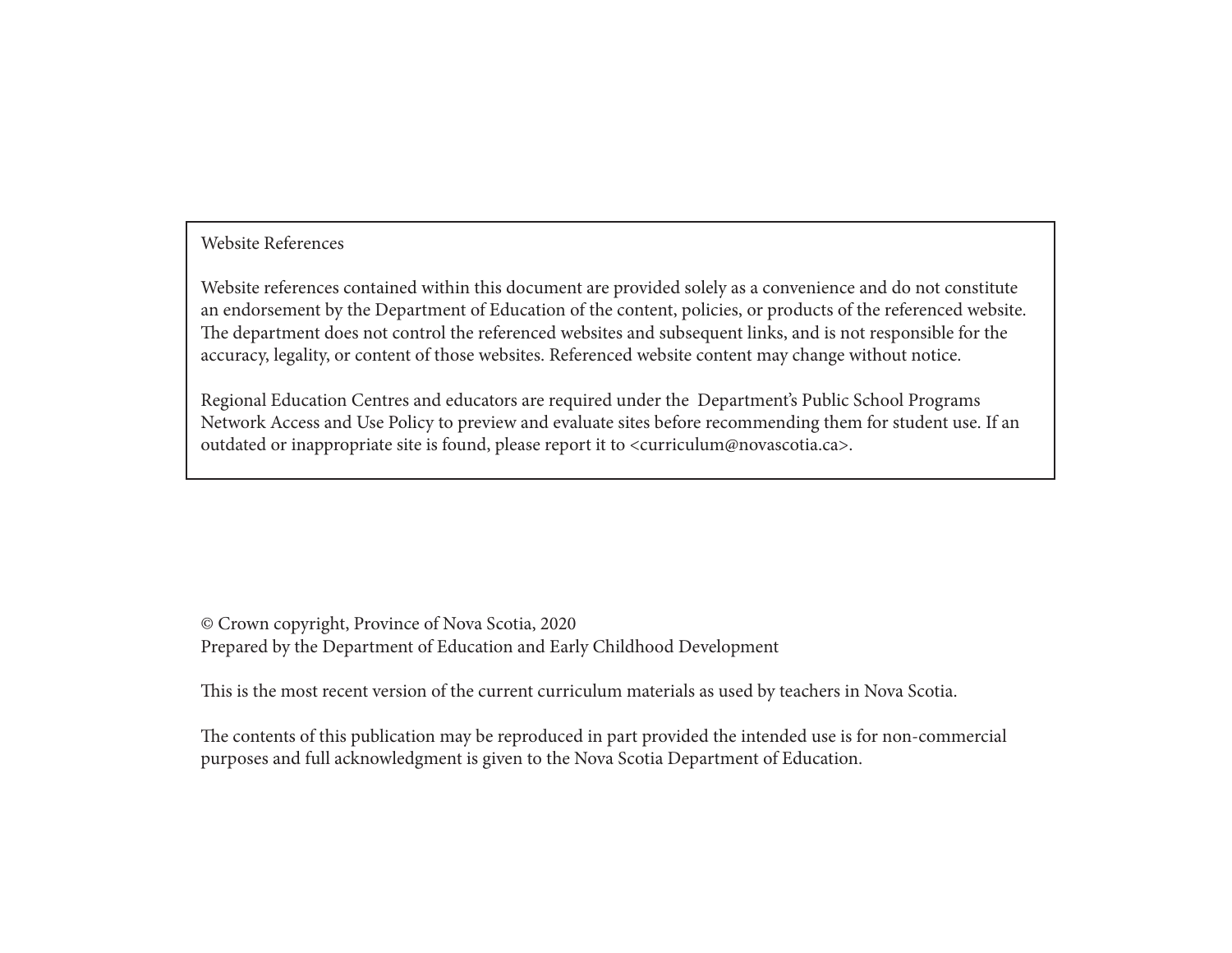## **Grade 7-9 Stages of Writing Continuum**

The purpose of the Grades 7-9 Stages of Writing Continuum is to provide teachers with a tool that elaborates on English Language Arts curriculum skills and indicators. This tool describes behavioural goals for writing, emphasizing the importance of explicit teacher instruction and assessment in various genres. The continuum aligns with current support resources and is designed specifically to assist in the use of The English Language Arts At-A-Glance and the Teaching in Action Grades 7-9 documents.

When planning for instruction, it is important for teachers to recognize that writing is the creation of both print and non-print texts using a variety of processes that require thought, trial and error, and risk-taking. Explicit teaching for all phases of this process, through a workshop model, provides a framework to support student authors in relation to their strengths, interests, and challenges. Note: The writing process outlined here follows a set of linear steps for clarity purposes, however, writing is recursive and cyclical process which shifts back and forth among the various phases as students become more knowledgeable, confident and flexible writers. Refer to the following link for additional information on the writing process. **<https://docs.google.com/document/d/109PucW6VeWAMj7OpuiqRGecAyIi78ucxaCRXiA7G6e0/edit?usp=sharing>**

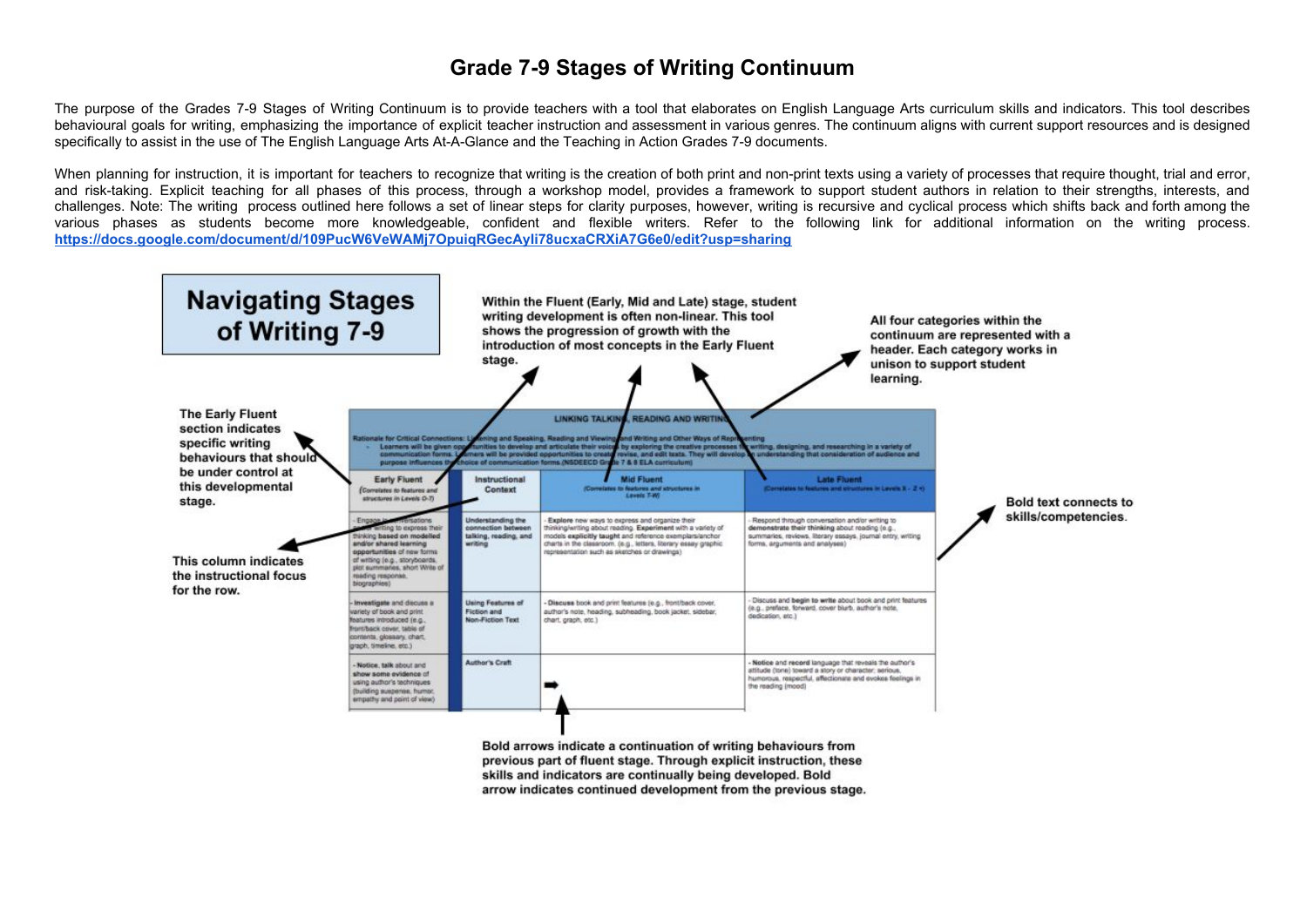# **Stages of Writing Development for Grades 7 - 9**

### **LINKING TALKING, READING AND WRITING**

**Rationale for Critical Connections: Listening and Speaking, Reading and Viewing, and Writing and Other Ways of Representing**

**- Learners will be given opportunities to develop and articulate their voices by exploring the creative processes for writing in a variety of communication forms. Learners will be provided opportunities to create, revise, and edit texts. They develop an understanding that consideration of audience and purpose influences the choice of communication forms. (EECD Grade 7 & 8 ELA Curriculum)**

| <b>Early Fluent</b>                                                                                                                                                                                                                              | <b>Instructional</b><br><b>Context</b>                                             | <b>Mid Fluent</b>                                                                                                                                                                                                                                                                                   | <b>Late Fluent</b>                                                                                                                                                                                              |
|--------------------------------------------------------------------------------------------------------------------------------------------------------------------------------------------------------------------------------------------------|------------------------------------------------------------------------------------|-----------------------------------------------------------------------------------------------------------------------------------------------------------------------------------------------------------------------------------------------------------------------------------------------------|-----------------------------------------------------------------------------------------------------------------------------------------------------------------------------------------------------------------|
| Engage in conversations<br>and/or writing to express<br>thinking based on modeled<br>and/or shared learning<br>opportunities of new forms<br>of writing (e.g., storyboards,<br>plot summaries, freewrite of<br>reading response,<br>biographies) | <b>Understanding the</b><br>connection between<br>talking, reading, and<br>writina | <b>Explore</b> new ways to express and organize their<br>thinking/writing about reading. Experiment with a variety of<br>models explicitly taught and reference exemplars/anchor<br>charts in the classroom. (e.g., letters, literary essay graphic<br>representation such as sketches or drawings) | - Respond through conversation and/or writing to<br>demonstrate thinking about reading (e.g., summaries,<br>reviews, literary essays, journal entries, writing forms,<br>arguments and analyses)                |
| - Investigate and discuss a<br>variety of book and print<br>features introduced (e.g.,<br>front/back cover, table of<br>contents, glossary, chart,<br>graph, timeline, etc.)                                                                     | <b>Using Features of</b><br><b>Fiction and</b><br><b>Non-Fiction Text</b>          | - Discuss book and print features (e.g., front/back cover,<br>author's note, heading, subheading, book jacket, sidebar,<br>chart, graph, etc.)                                                                                                                                                      | - Discuss and begin to write using book and print features<br>(e.g., preface, forward, cover blurb, author's note, dedication,<br>etc.                                                                          |
| - Notice, talk about, and<br>show some evidence of<br>using author's techniques<br>(building suspense, humour,<br>empathy and point of view)                                                                                                     | <b>Author's Craft</b>                                                              |                                                                                                                                                                                                                                                                                                     | - Notice, talk about, and record language that reveals the<br>author's attitude (tone) toward a story or character: serious,<br>humourous, respectful, affectionate and evokes feelings in<br>the reader (mood) |
| Experiment and select<br>specific vocabulary used to<br>argue, draw contrasts,<br>agree/disagree                                                                                                                                                 | <b>Vocabulary</b>                                                                  |                                                                                                                                                                                                                                                                                                     | Select specific vocabulary used to argue, draw contrasts,<br>agree/disagree                                                                                                                                     |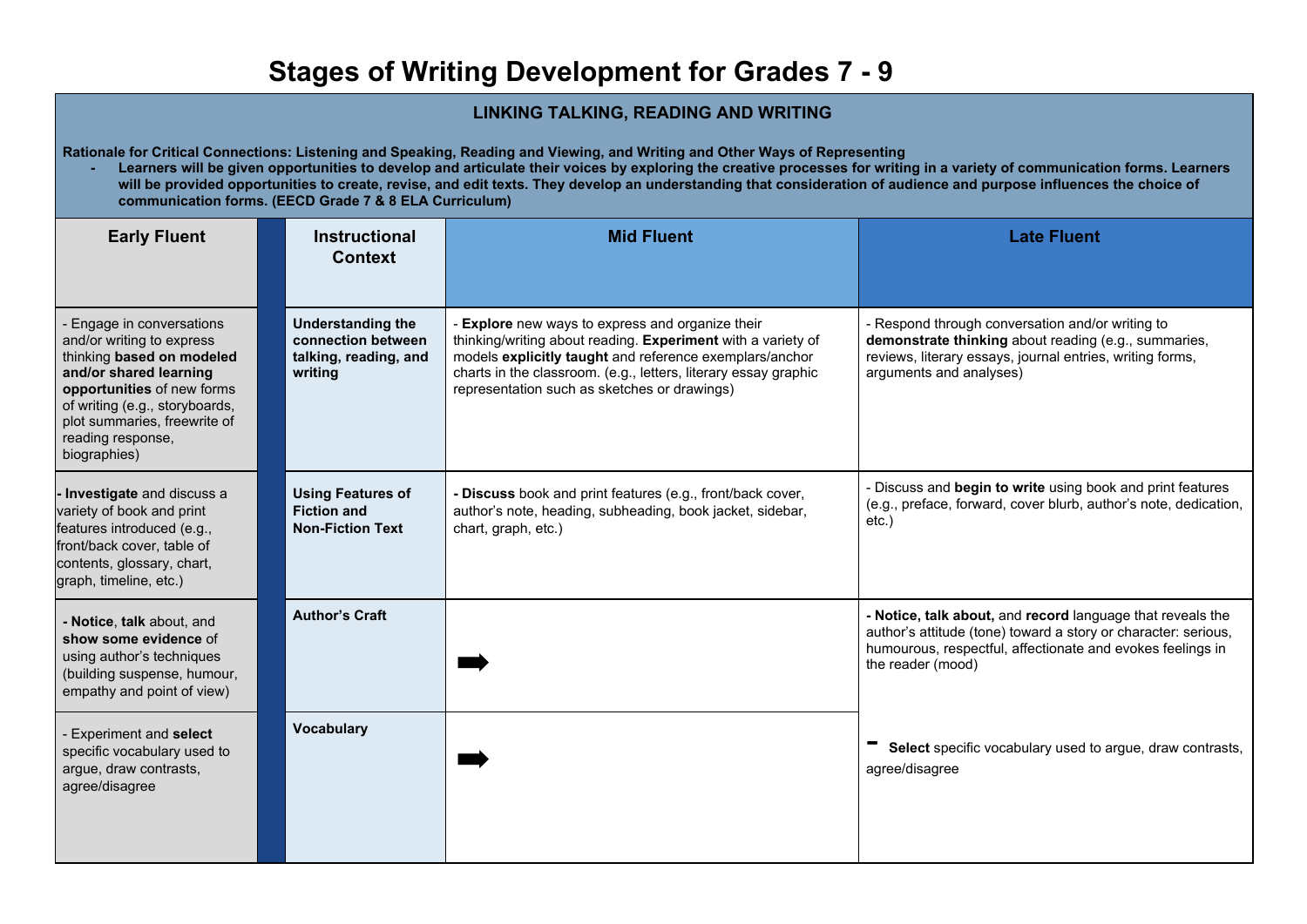| <b>VIEWING SELF AS A WRITER</b>                                                                                                                                                                      |                                        |                                                                                                                                                                                                                                           |                                                                                                                                                                                                                                  |  |
|------------------------------------------------------------------------------------------------------------------------------------------------------------------------------------------------------|----------------------------------------|-------------------------------------------------------------------------------------------------------------------------------------------------------------------------------------------------------------------------------------------|----------------------------------------------------------------------------------------------------------------------------------------------------------------------------------------------------------------------------------|--|
| <b>Early Fluent</b>                                                                                                                                                                                  | <b>Instructional</b><br><b>Context</b> | <b>Mid Fluent</b>                                                                                                                                                                                                                         | <b>Late Fluent</b>                                                                                                                                                                                                               |  |
| - Write routinely throughout<br>the day for a variety of<br>content areas, genres,<br>purposes and audiences                                                                                         | <b>Fluency/Volume</b>                  |                                                                                                                                                                                                                                           |                                                                                                                                                                                                                                  |  |
| - Write with fluency and<br>ease using increasingly<br>complex texts                                                                                                                                 |                                        |                                                                                                                                                                                                                                           |                                                                                                                                                                                                                                  |  |
| Begin to show interest<br>and work at crafting writing,<br>incorporating new learning<br>from instruction including<br>feedback from peers<br>(revise, edit, publish, share,<br>try a new technique) | <b>Crafting</b>                        | - With increasing independence, show willingness to<br>work at the craft of writing incorporating new learning from<br>instruction and compare previous writing to revised writing<br>(revise, edit, publish, share, try a new technique) | - Investigate and apply a willingness to work at the craft of<br>writing incorporating new learning from instruction and<br>comparing previous writing to revised writing (revise, publish,<br>edit, share, try a new technique) |  |
| Begin to use samples and<br>exemplars to explore and<br>reflect on writing to<br>self-assess                                                                                                         | <b>Self-Assess</b>                     | - With increasing independence, use samples and<br>exemplars to reflect and apply self-assessing skills in<br>writing                                                                                                                     | - Independently reflect and self- assess writing in light of<br>what is known about the genre and discuss what is good<br>about it and what techniques were used                                                                 |  |
| - Begin to explore and<br>discuss elements that<br>contribute to the authors'<br>craft in a variety of texts                                                                                         | Authorship                             | - Compare and discuss elements that contribute to the<br>author's craft in a variety of texts                                                                                                                                             | - Evaluate, discuss and apply elements that contribute to<br>the author's craft                                                                                                                                                  |  |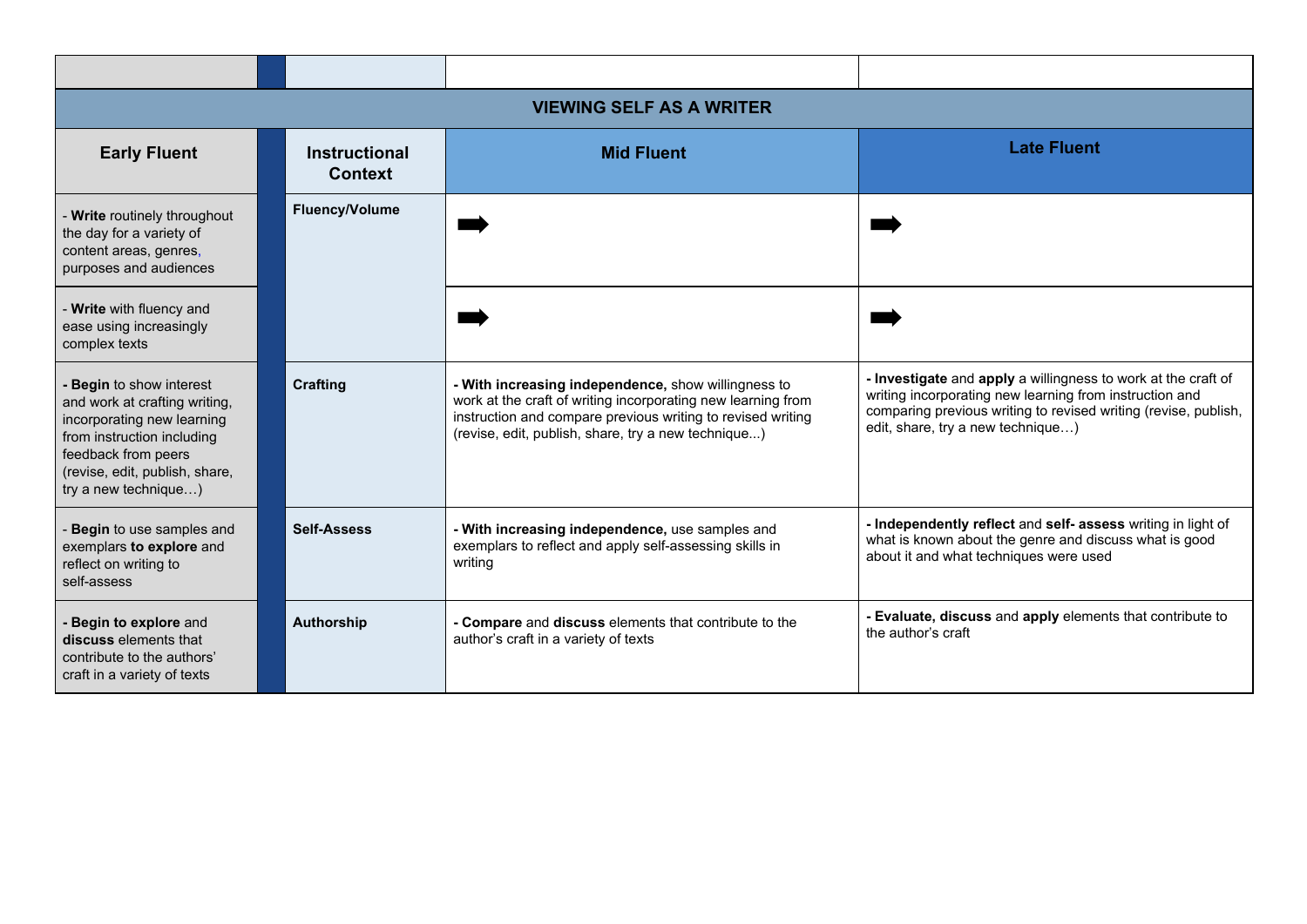| - Articulate goals as a<br>writer, seek feedback<br>from peers, and make<br>and implement plans to<br>improve writing                                                                                                                                                                                                                           | <b>Goal Setting</b>  |                                                                                                                                                                                                                                                                                                             |                                                                                                                                      |
|-------------------------------------------------------------------------------------------------------------------------------------------------------------------------------------------------------------------------------------------------------------------------------------------------------------------------------------------------|----------------------|-------------------------------------------------------------------------------------------------------------------------------------------------------------------------------------------------------------------------------------------------------------------------------------------------------------|--------------------------------------------------------------------------------------------------------------------------------------|
|                                                                                                                                                                                                                                                                                                                                                 |                      | <b>Structure, Development and Craft</b>                                                                                                                                                                                                                                                                     |                                                                                                                                      |
| - Come to workshop with<br>ideas to share to prompt<br>writing                                                                                                                                                                                                                                                                                  | <b>Writing Ideas</b> | - Generate with some independence ideas and strategies<br>to prompt writing                                                                                                                                                                                                                                 | - Automatically generate some ideas and implement<br>strategies to prompt writing                                                    |
| Begin to use organization<br>(flow) and narrative structure<br>(e.g., beg/mid/end) related to<br>purpose and genre.<br>Begin to use<br>organizational/text structures<br>to purpose and genre (e.g.,<br>sequence/chronological order,<br>classification, definition,<br>process, description,<br>comparison, problem/solution,<br>cause/effect) | Organization         | - Use organization (flow) and narrative structure (e.g.,<br>beg/mid/end) related to purpose and genre.<br>-Use organizational/text structures to purpose and genre (e.g.,<br>sequence/chronological order, classification, definition, process,<br>description, comparison, problem/solution, cause/effect) |                                                                                                                                      |
| Begin to group related<br>information and ideas into<br>paragraphs                                                                                                                                                                                                                                                                              |                      | - Plan and arrange paragraphs purposefully                                                                                                                                                                                                                                                                  | - Automatically plan and arrange paragraphs<br>purposefully                                                                          |
|                                                                                                                                                                                                                                                                                                                                                 |                      | Begin to put ideas together to communicate about a topic<br>(categories: e.g., headings, some text features, etc.)                                                                                                                                                                                          | - Independently put ideas together to communicate<br>about a topic (categories: e.g., headings, subheadings,<br>text features, etc.) |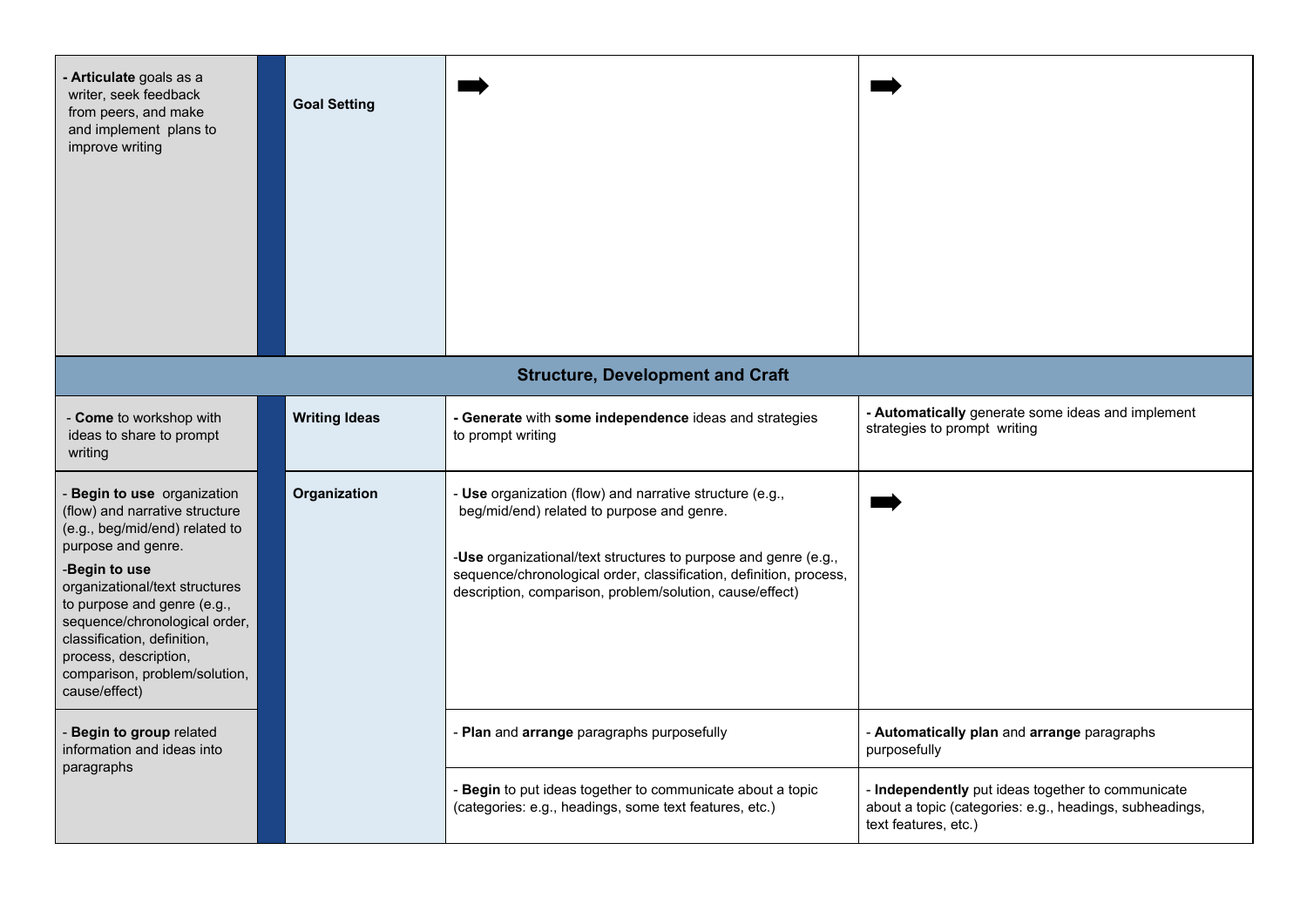| - Explore and begin to apply<br>the importance of language<br>use, word choice and voice<br>through read alouds, mentor<br>texts, and one's own writing<br>(e.g., transition words and<br>phrases, first and third<br>person, descriptive words,<br>strong nouns and verbs,<br>dialogue, voice, language<br>associated with genre writing;<br>Once upon a time,<br>first/second, etc.)                   | <b>Language Use</b>  | - Apply understanding of language use, word choice and<br>voice from read alouds, mentor texts, and one's own writing<br>(e.g., transition words and phrases, first and third person,<br>descriptive words, strong nouns and verbs, dialogue, voice,<br>language associated with genre writing; Once upon a time,<br>first/second, etc.)                                                                                                                     | - With growing complexity, evaluate and apply<br>understanding of language use, word choice and voice (e.g.,<br>beginning to experiment with satire, sound devices,<br>sophisticated connectives, inner dialogue, etc.)<br>- Implement risk taking in grammar to achieve an intended<br>effect (e.g., allegory, monologue) |
|----------------------------------------------------------------------------------------------------------------------------------------------------------------------------------------------------------------------------------------------------------------------------------------------------------------------------------------------------------------------------------------------------------|----------------------|--------------------------------------------------------------------------------------------------------------------------------------------------------------------------------------------------------------------------------------------------------------------------------------------------------------------------------------------------------------------------------------------------------------------------------------------------------------|----------------------------------------------------------------------------------------------------------------------------------------------------------------------------------------------------------------------------------------------------------------------------------------------------------------------------|
| - Use word walls and<br>dictionaries to help with<br>spelling when needed and<br>printed or ICT<br>terminology/processing skills                                                                                                                                                                                                                                                                         | <b>Conventions</b>   | - Use available resources to check for correct spelling                                                                                                                                                                                                                                                                                                                                                                                                      | - Apply known grammar structures, proper punctuation,<br>spelling techniques and ICT terminology/processing skills<br>with greater ease and confidence                                                                                                                                                                     |
| - Begin to explore and<br>implement know<br>conventions-capitalization,<br>spelling patterns (alternative<br>spelling patterns), grammar<br>usage (e.g., pronouns,<br>different verb tenses, phrases<br>and clauses, homophones,<br>multisyllabic words, affixes<br>(prefixes and suffixes), word<br>origins, and punctuation (e.g.,<br>dashes, commas, quotation<br>marks, colons), ICT<br>terminology. | Implement            | - Apply known conventions-capitalization, spelling<br>patterns (alternative spelling patterns), grammar usage<br>(e.g., pronouns, different verb tenses, phrases and clauses,<br>homophones, multisyllabic words, affixes (prefixes and<br>suffixes), word origins, and punctuation (e.g., dashes,<br>commas, quotation marks, colons), ICT terminology.<br>Begin to explore and implement appropriate punctuation<br>for references, footnotes and endnotes | - Experiment with sentence variety for clarity in writing<br>- Implement appropriate punctuation for references,<br>footnotes and endnotes                                                                                                                                                                                 |
| <b>WRITING PROCESS (STRATEGIC PROCESSING)</b><br>"Understanding what it means to work at your writing."                                                                                                                                                                                                                                                                                                  |                      |                                                                                                                                                                                                                                                                                                                                                                                                                                                              |                                                                                                                                                                                                                                                                                                                            |
| <b>Rehearsing and Planning</b>                                                                                                                                                                                                                                                                                                                                                                           |                      |                                                                                                                                                                                                                                                                                                                                                                                                                                                              |                                                                                                                                                                                                                                                                                                                            |
| <b>Early Fluent</b>                                                                                                                                                                                                                                                                                                                                                                                      | <b>Instructional</b> | <b>Mid Fluent</b>                                                                                                                                                                                                                                                                                                                                                                                                                                            | <b>Late Fluent</b>                                                                                                                                                                                                                                                                                                         |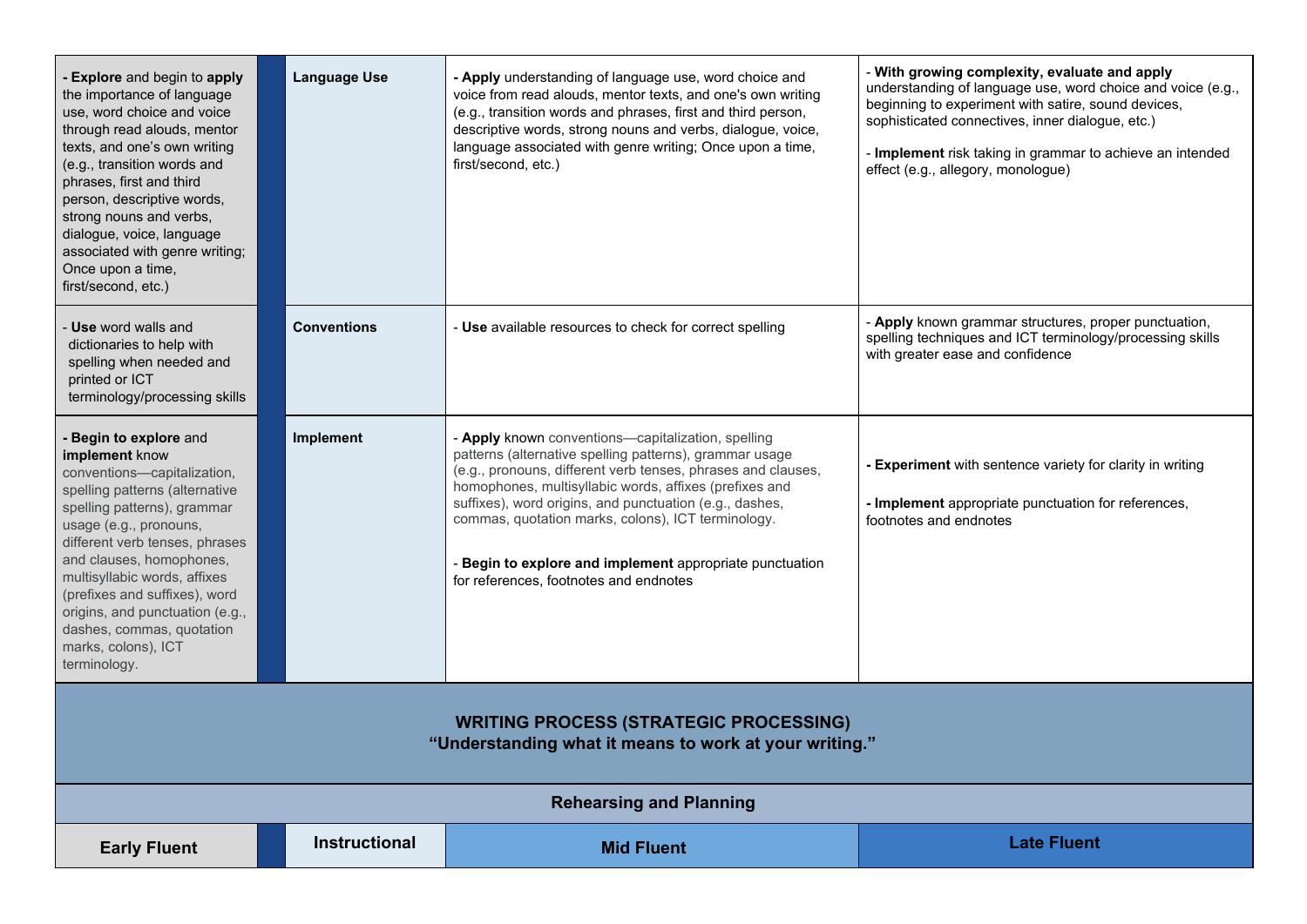|                                                                                                                                                                                                                                                                                                                                                                                  | <b>Context</b>                                            |                                                                                                                                                                                                                                                                                                                                                  |                                                                                                                                                                                                                                                                                                                                                                                                                                                                                                             |
|----------------------------------------------------------------------------------------------------------------------------------------------------------------------------------------------------------------------------------------------------------------------------------------------------------------------------------------------------------------------------------|-----------------------------------------------------------|--------------------------------------------------------------------------------------------------------------------------------------------------------------------------------------------------------------------------------------------------------------------------------------------------------------------------------------------------|-------------------------------------------------------------------------------------------------------------------------------------------------------------------------------------------------------------------------------------------------------------------------------------------------------------------------------------------------------------------------------------------------------------------------------------------------------------------------------------------------------------|
| - Based on models (e.g.,<br>graphic organizers,<br>mini-lessons, exemplars, etc.)<br>generate, develop and record<br>topics of interest through<br>talking to peers, teacher,<br>and by using a variety of<br>strategies such as collecting<br>ideas over time (e.g., writer's<br>notebook, lists, webs, etc.)                                                                   | <b>Gather</b><br><b>Information</b>                       | - Plan to generate, develop and record writing topics/seeds<br>of personal interest and importance by using a variety of<br>strategies such as collecting ideas over time (e.g., writer's<br>notebook, lists, webs)                                                                                                                              | - Formulate a topic of personal interest with evidence,<br>brainstorm idea, choose, prioritize, and refine ideas, and<br>evaluate choices<br>- Evaluate the validity of topics and ideas for all genres<br>attempted in writing having the ability to shift with flexibility<br>from one topic to another                                                                                                                                                                                                   |
| - Begin to generate, revise,<br>and record simple questions<br>such as the 5 Ws across<br>genres/forms, locating several<br>relevant details to support an<br>answer, organizing and<br>comparing details, identifying<br>relationships and<br>communicating findings (e.g.,<br>jot notes, notebooks,<br>organizers)                                                             | Try ideas/Think<br><b>About Aspects of</b><br><b>Text</b> | - Investigate, select and apply planning and rehearsing<br>strategies by revising and recording questions across genres,<br>locating several relevant and dependable details to support<br>an answer, organizing and comparing details, identifying<br>relationships, recognizing represented perspectives and<br>communicating findings         |                                                                                                                                                                                                                                                                                                                                                                                                                                                                                                             |
| - Investigate according to<br>topic, purpose and audience a<br>range of genres and forms to<br>write about a meaningful topic<br>(e.g., Narrative: Realistic<br>Fiction/Biography; Expository:<br>Non-fiction Report,<br>Compare/Contrast, Procedural<br>Map; Descriptive:<br>Poetry-Concrete Poems, Free<br>Verse Poetry; Persuasive:<br>brochure, letter, radio<br>commercial) | <b>Genre and Form</b>                                     | - Compare, question and select according to topic, purpose<br>and audience from a variety of genres and forms to write<br>about a meaningful topic<br>(e.g., Narrative: Script; Expository: Problem/Solution Report,<br>Retell Newspaper, Procedure, Science Experiment;<br>Descriptive: Rhyming Verse Poetry; Persuasive: Persuasive<br>Review) | - Reflect and begin to explain choice of form in writing<br>- Implement genres within the text to create hybrid text;<br>Narrative and Informational text woven together<br>(e.g., Narrative: Fable, Parody; Expository: Procedural<br>Report or Newspaper Article, Magazine - Feature Article;<br>Descriptive: Free Verse Poetry, Ballad; Persuasive:<br>Persuasive Argument - Speech, Persuasive Evaluative<br>Essay; Digital Literacy / Interactive Text: podcast,, website,<br>multimedia presentation) |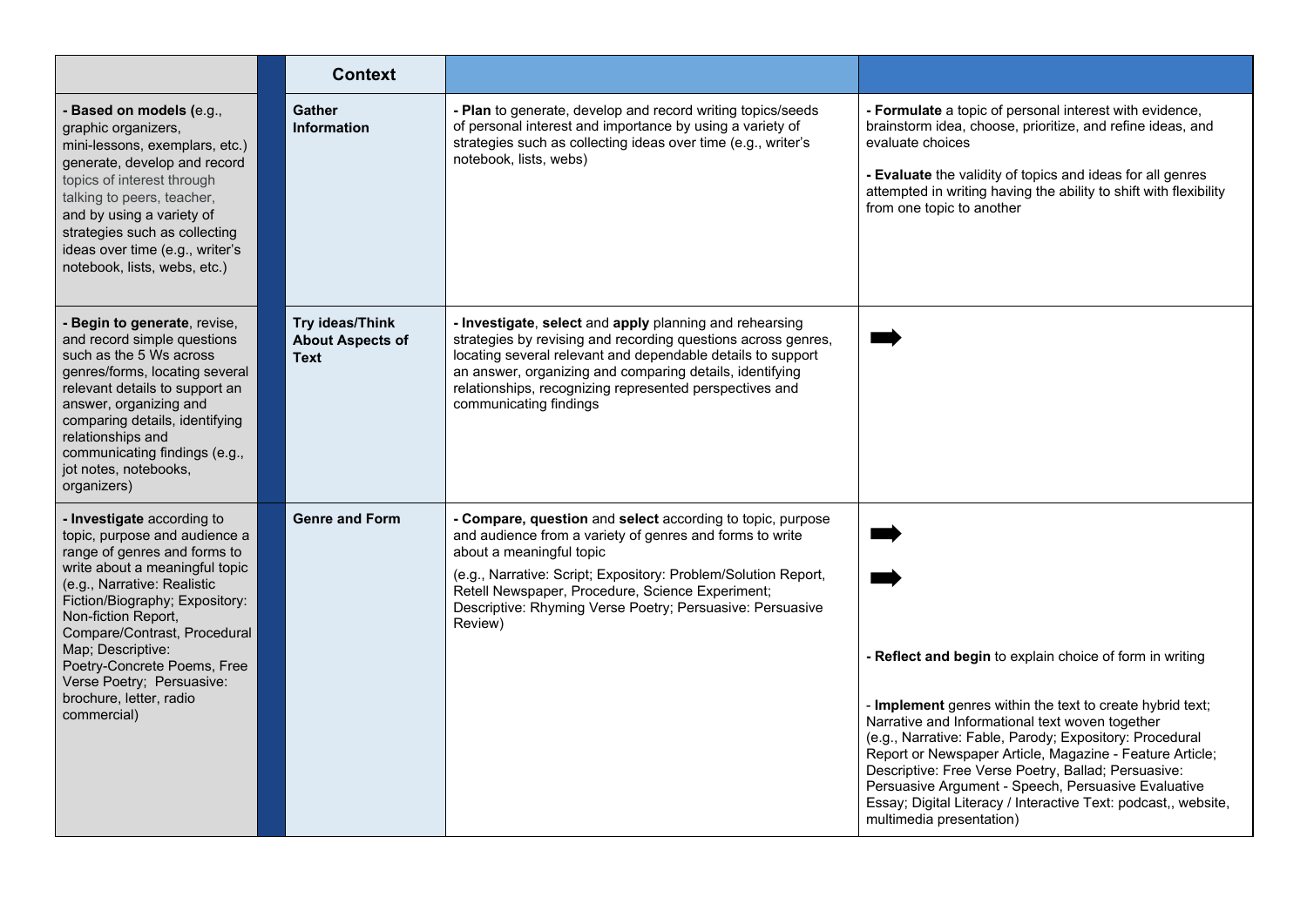| Begin to investigate relevant<br>information from multiple<br>sources and gather<br>information in planning a<br>writing project (e.g., live<br>interviews, internet, artifacts,<br>articles, books)       | <b>Research</b>                                                      | - Apply relevant information from multiple sources and<br>begin to document sources for references                                                                                                                                                                                      | - Apply relevant information from multiple sources and<br>begin to evaluate sources for point of view and validity<br>- Begin to understand the purpose of references (e.g.,<br>bibliographies, footnotes, endnotes, etc.) and select a form<br>of writing (e.g., short stories, diary, ballads, etc.)                                                        |
|------------------------------------------------------------------------------------------------------------------------------------------------------------------------------------------------------------|----------------------------------------------------------------------|-----------------------------------------------------------------------------------------------------------------------------------------------------------------------------------------------------------------------------------------------------------------------------------------|---------------------------------------------------------------------------------------------------------------------------------------------------------------------------------------------------------------------------------------------------------------------------------------------------------------------------------------------------------------|
|                                                                                                                                                                                                            |                                                                      | <b>Drafting (Development) and Revising</b>                                                                                                                                                                                                                                              |                                                                                                                                                                                                                                                                                                                                                               |
| <b>Early Fluent</b>                                                                                                                                                                                        | <b>Instructional</b><br><b>Context</b>                               | <b>Mid Fluent</b>                                                                                                                                                                                                                                                                       | <b>Late Fluent</b>                                                                                                                                                                                                                                                                                                                                            |
| - Begin to demonstrate<br>initiative in writing by<br>bringing ideas and<br>incorporating supports from<br>mini-lessons or the teacher<br>(e.g., peer/teacher<br>conferences, checklists,<br>mentor texts) | <b>Understand the</b><br><b>Process</b>                              | - Demonstrate with greater independence initiative in own<br>writing by bringing ideas and incorporating a wide repertoire of<br>strategies (e.g., checklists, mentor texts, creating multiple<br>drafts) and acknowledge revisions will make writing more<br>meaningful for the reader | - Independently demonstrates initiative in own writing by<br>incorporating ideas and a vast repertoire of strategies (e.g.,<br>conversations with peers/teacher, mentor texts and<br>notebooks)<br>Begin to demonstrate engagement in writing projects for<br>however long is necessary or desired due to interest in<br>quality of work rather than quantity |
| Begin to write a continuous<br>message that demonstrates<br>the ability to maintain a<br>central idea across<br>paragraphs                                                                                 | <b>Produce a Draft</b><br><b>Fluency</b><br><b>Stamina</b><br>Volume | - Begin to develop a style for drafting (e.g., slow and deliberate<br>and/or fast writing with revisions later)                                                                                                                                                                         | - Implement a style for drafting (e.g., slow and deliberate<br>and/or fast writing with revisions later)                                                                                                                                                                                                                                                      |
| Begin to generate multiple<br>titles and select the one that<br>bests suits the writing                                                                                                                    |                                                                      | - With greater independence, generate multiple titles to help<br>think about the focus of the piece                                                                                                                                                                                     |                                                                                                                                                                                                                                                                                                                                                               |
| - Experiment with creating<br>outlines which may or may<br>not lead to a written piece                                                                                                                     |                                                                      | Create a workable outline that leads to a smooth drafting<br>process                                                                                                                                                                                                                    | Effectively implement an outline, workable for the student,<br>leading to a smooth drafting process                                                                                                                                                                                                                                                           |
| - Begin to reread writing to<br>think about what to write<br>next and begin to check for<br>clarity and purpose                                                                                            | <b>Revision</b><br>Rereading                                         | - Implement rereading for clarity and purpose                                                                                                                                                                                                                                           |                                                                                                                                                                                                                                                                                                                                                               |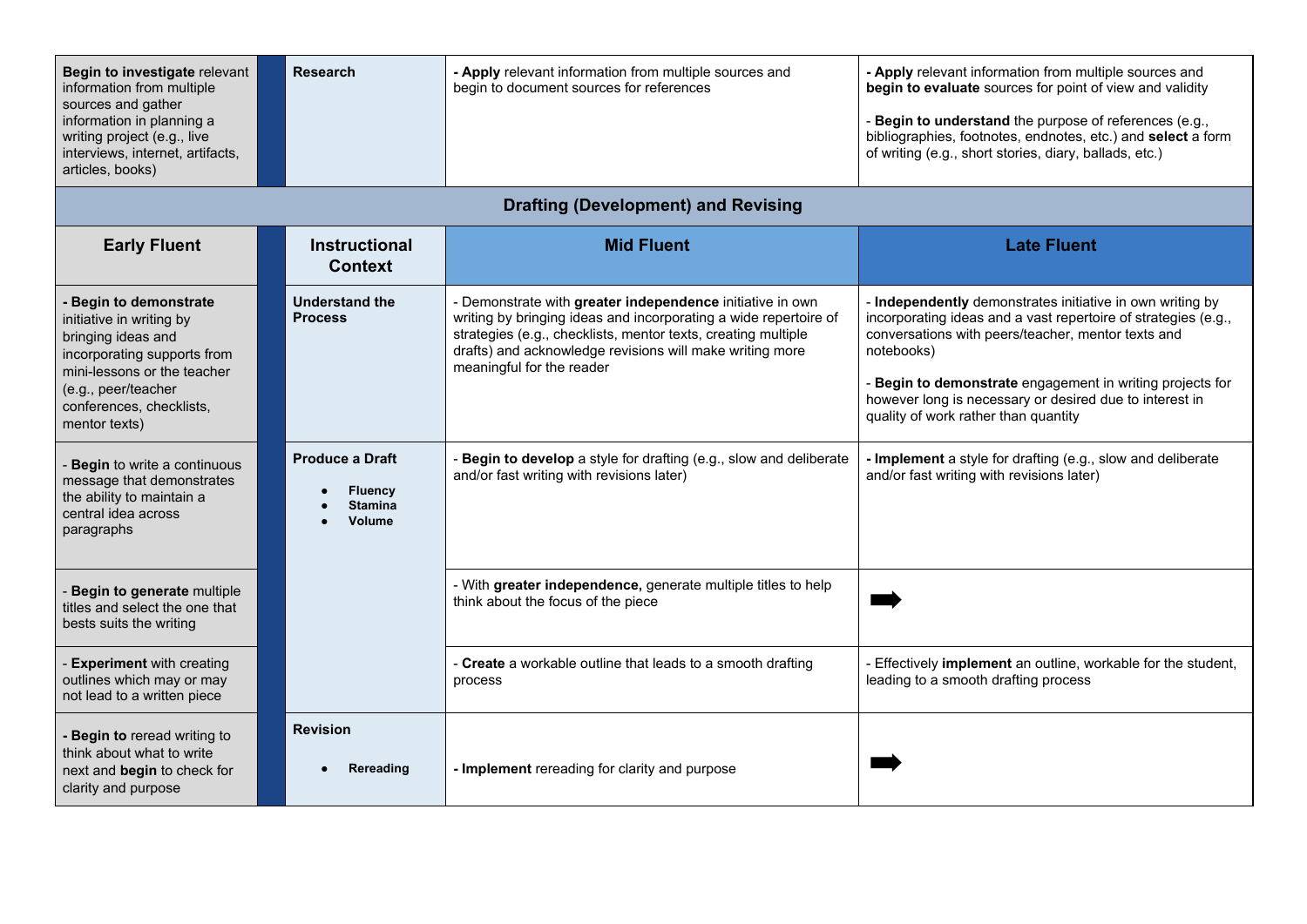| - By producing many drafts,<br>begin rearranging and<br>revising to make writing<br>more meaningful and logical                                                                                                               | Reorganizing<br><b>Information</b>                                                | - Implement ongoing rearranging and revising throughout the<br>drafting process to make writing more meaningful and logical                                                                                                                             |                                                                                                                                                                                                       |
|-------------------------------------------------------------------------------------------------------------------------------------------------------------------------------------------------------------------------------|-----------------------------------------------------------------------------------|---------------------------------------------------------------------------------------------------------------------------------------------------------------------------------------------------------------------------------------------------------|-------------------------------------------------------------------------------------------------------------------------------------------------------------------------------------------------------|
| - Begin to add details,<br>transition words, descriptive<br>words, reshape to fit into<br>different genres, delete<br>unnecessary words and<br>information, etc., recognizing<br>that not all drafts will go to<br>publishing | Changing of<br><b>Text (adding</b><br>and deleting)                               | - Begin to identify language that does not contribute to the<br>central purpose<br>- Begin to add words/phrases/sentences for interest, delete<br>unnecessary details and clutter, move information around, etc.)                                       | - Identify language that does not contribute to the central<br>purpose<br>- Add words/phrases/sentences for interest, delete<br>unnecessary details and clutter, move information around,<br>$etc.$ ) |
| - Select and apply<br>techniques to support<br>revising (e.g., use caret,<br>sticky notes, numbered<br>items on separate page,<br>cutting apart, cutting and<br>pasting, using assistive<br>technology tools)                 | <b>Tools (revision</b><br>strips, sticky<br>notes, flags,<br>coloured<br>pencils) | - Implement and apply tools to support revising (e.g., use<br>caret, sticky notes, numbered items on separate pages, cutting<br>apart, cutting and pasting, using assistive technology tools)<br>Begin to use standard symbols for revising and editing | -Implement the use of standard symbols for revising and<br>editing                                                                                                                                    |
|                                                                                                                                                                                                                               |                                                                                   | <b>Editing and Proofreading: using co-constructed criteria</b>                                                                                                                                                                                          |                                                                                                                                                                                                       |
| <b>Early Fluent</b>                                                                                                                                                                                                           | Instructional<br><b>Context</b>                                                   | <b>Mid Fluent</b>                                                                                                                                                                                                                                       | <b>Late Fluent</b>                                                                                                                                                                                    |
| - Implement what has been<br>previously practised<br>throughout their writing                                                                                                                                                 | <b>Understanding the</b><br><b>Process</b>                                        |                                                                                                                                                                                                                                                         | - Develop and apply an efficient editing process, editing<br>along the way to avoid lengthy end-of-project editing                                                                                    |
| - Begin to understand the<br>importance of asking others<br>to support with final edits                                                                                                                                       |                                                                                   | -Ask questions of others for support with final edits and use<br>tools to self assess writing and copyediting                                                                                                                                           | -Independently plan a final draft                                                                                                                                                                     |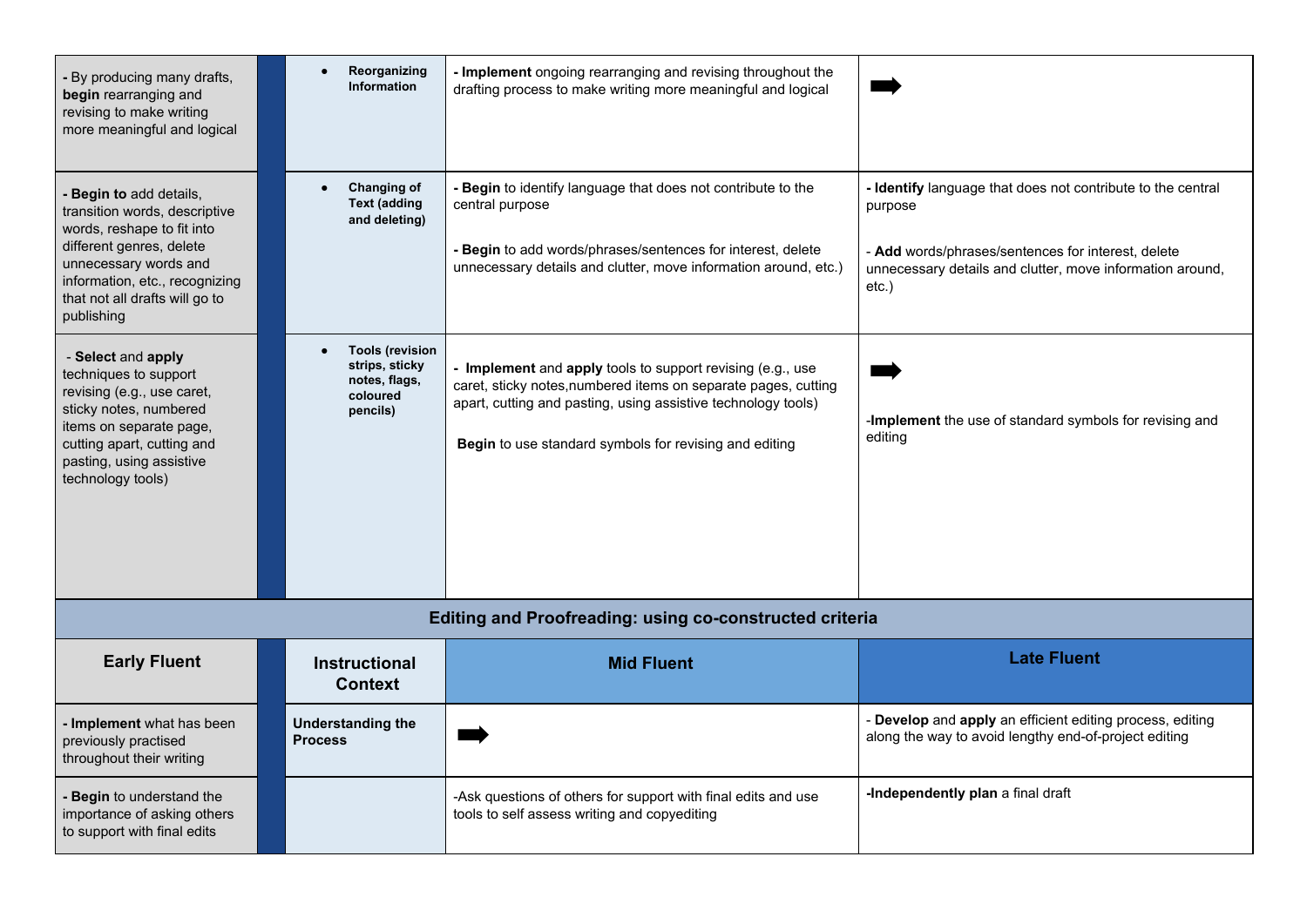| and how to use tools to<br>self-assess writing and<br>copyediting                                                                                                                         | <b>Editing for</b><br><b>Conventions</b>    | -Begin to edit sentence variety                                             |                                                                                                                                                                                                                 |
|-------------------------------------------------------------------------------------------------------------------------------------------------------------------------------------------|---------------------------------------------|-----------------------------------------------------------------------------|-----------------------------------------------------------------------------------------------------------------------------------------------------------------------------------------------------------------|
| Begin to edit (e.g.,<br>grammar, sentence sense,<br>words choice, meaning,<br>paragraph placement,<br>spacing, layout, etc.)                                                              |                                             | - Begin to make corrections suggested by peers/teacher                      | - Implement corrections suggested by peers/teachers                                                                                                                                                             |
| - Implement use of<br>reference tools (e.g., word<br>lists, thesaurus, spell check)                                                                                                       | <b>Editing for</b><br><b>Conventions</b>    |                                                                             | - Select and implement appropriate tools                                                                                                                                                                        |
| Begin to use grammar<br>check                                                                                                                                                             | <b>Using Tools</b>                          | - Apply grammar check                                                       |                                                                                                                                                                                                                 |
|                                                                                                                                                                                           |                                             | <b>Publishing and Sharing</b>                                               |                                                                                                                                                                                                                 |
| <b>Early Fluent</b>                                                                                                                                                                       | <b>Instructional</b><br><b>Context</b>      | <b>Mid Fluent</b>                                                           | <b>Late Fluent</b>                                                                                                                                                                                              |
| - Understand publishing as<br>the sharing of a piece of<br>writing with a purpose and an<br>audience in mind                                                                              | <b>Understanding the</b><br><b>Process</b>  |                                                                             |                                                                                                                                                                                                                 |
| - Understand that some but<br>not all pieces are published                                                                                                                                |                                             | Begin to make publishing decisions about which pieces to<br>publish and why | - Make publishing decisions and share why                                                                                                                                                                       |
| - Understand the concept of<br>plagiarism                                                                                                                                                 |                                             | Begin to implement informal citations                                       | - Implement citing sources of information                                                                                                                                                                       |
| - Plan and select pieces of<br>writing for experimenting and<br>publishing                                                                                                                | <b>Publishing Options</b><br>(what and how) |                                                                             | - Select and implement the best way to publish and share<br>pieces after each unit of study (e.g., typed/printed, framed or<br>mounted, websites, blogs, plays, video, books, magazines,<br>info-graphics etc.) |
| - Implement a variety of<br>ways to publish and share<br>pieces after each unit of study<br>(e.g., poster, brochure, video<br>with storyboard, websites,<br>blogs, Twitter, plays, video, |                                             |                                                                             | - In addition, can justify the selection and the publishing<br>format                                                                                                                                           |